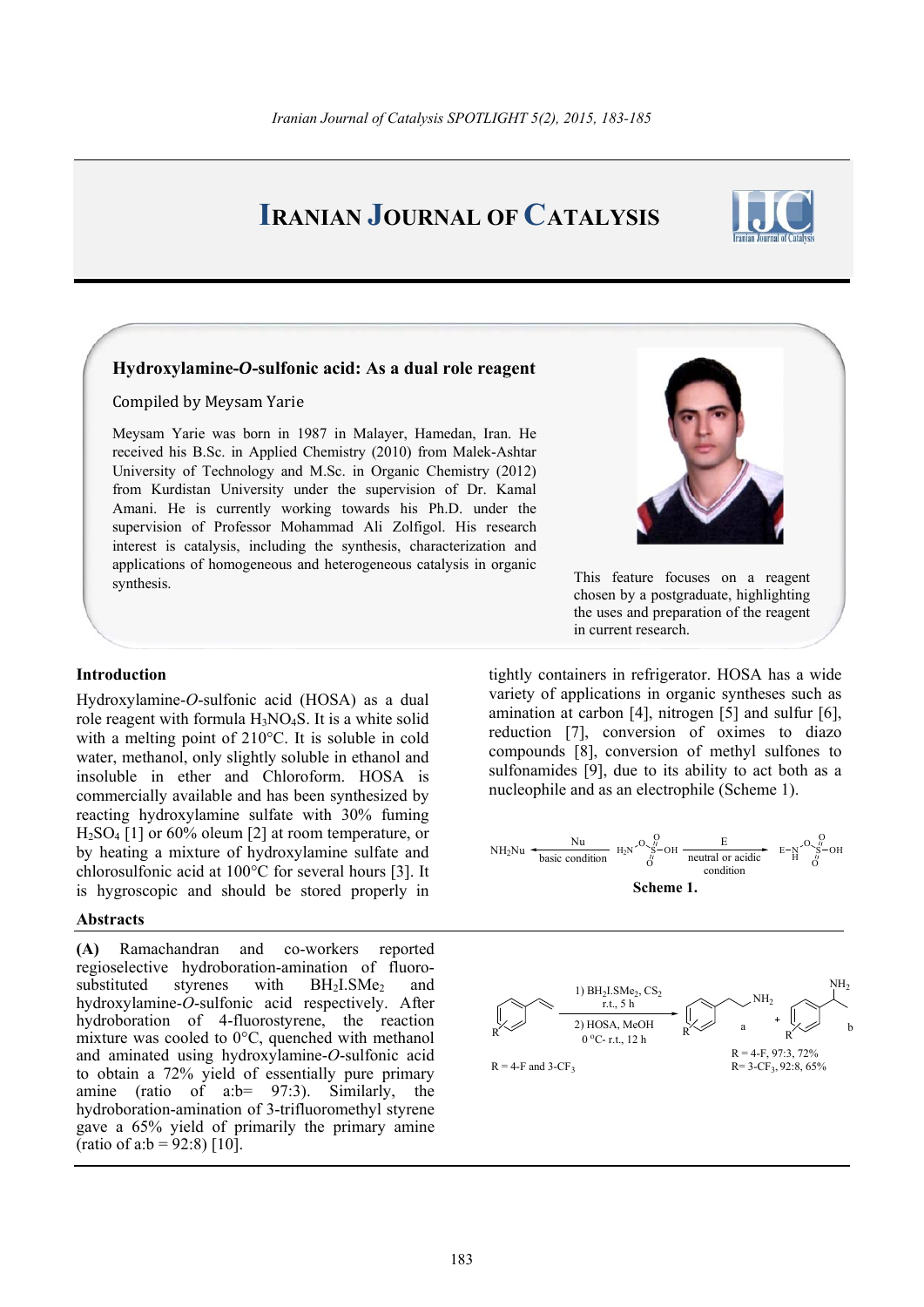**(B)** An alternative procedure for replacement of classical Hofmann, Lossen, and Curtis procedures, Wallace *et al*. [11] have reported an one-pot synthetic manner without use of hazardous azides for preparation of aromatic amines.

**(C)** Kubel *et al.* reported the formation of the first twelve-membered ring periodic repetition of the -O-Te-N- sequence from the reaction between a *β*-(*N*,*N*dimethylcarbamoyl-chalcogeno)-alkenyl ketone with hydroxylamine-*O*-sulfonic acid [12].

**(D)** Diselenide treated with NaBH4 and acetylenic ketone gives the corresponding carbamate, which, in the presence of HOSA, provides isoselenazole and its corresponding *N*-oxide [13] as a by-product.The actual pathway leading to the formation of *N*-oxide remains unclear.

**(E)** The reaction of 6-chloropurine **1** with fourfold excess of hydroxylamine-*O*-sulfonic acid provided (Z)-1*H*-purin-6-ylideneaminooxysulfonic acid **2** which could be regarded as a secondary metabolite of ultimate mutagen 6-hydroxylaminopurine (6-HAP) [14].

**(F)** HOSA has been used as a reagent for conversion of carbonyl functional group to diaziridine. The reaction is functional even for sterically hindered ketones [15].

**(G)** Armstrong *et al.* have developed a novel route to oxaziridine which is amenable to large-scale synthesis [16]. Amination of triphenylphosphine with hydroxylamine-*O*-sulfonic acid and subsequent *N*protection via the acyl imidazolide 2 afforded iminophosphorane 3. Following aza-Wittig reaction with diethyl ketomalonate and oxidation of imine 4 with aqueous Oxone in  $CH<sub>3</sub>CN/H<sub>2</sub>O$  have been occurred.